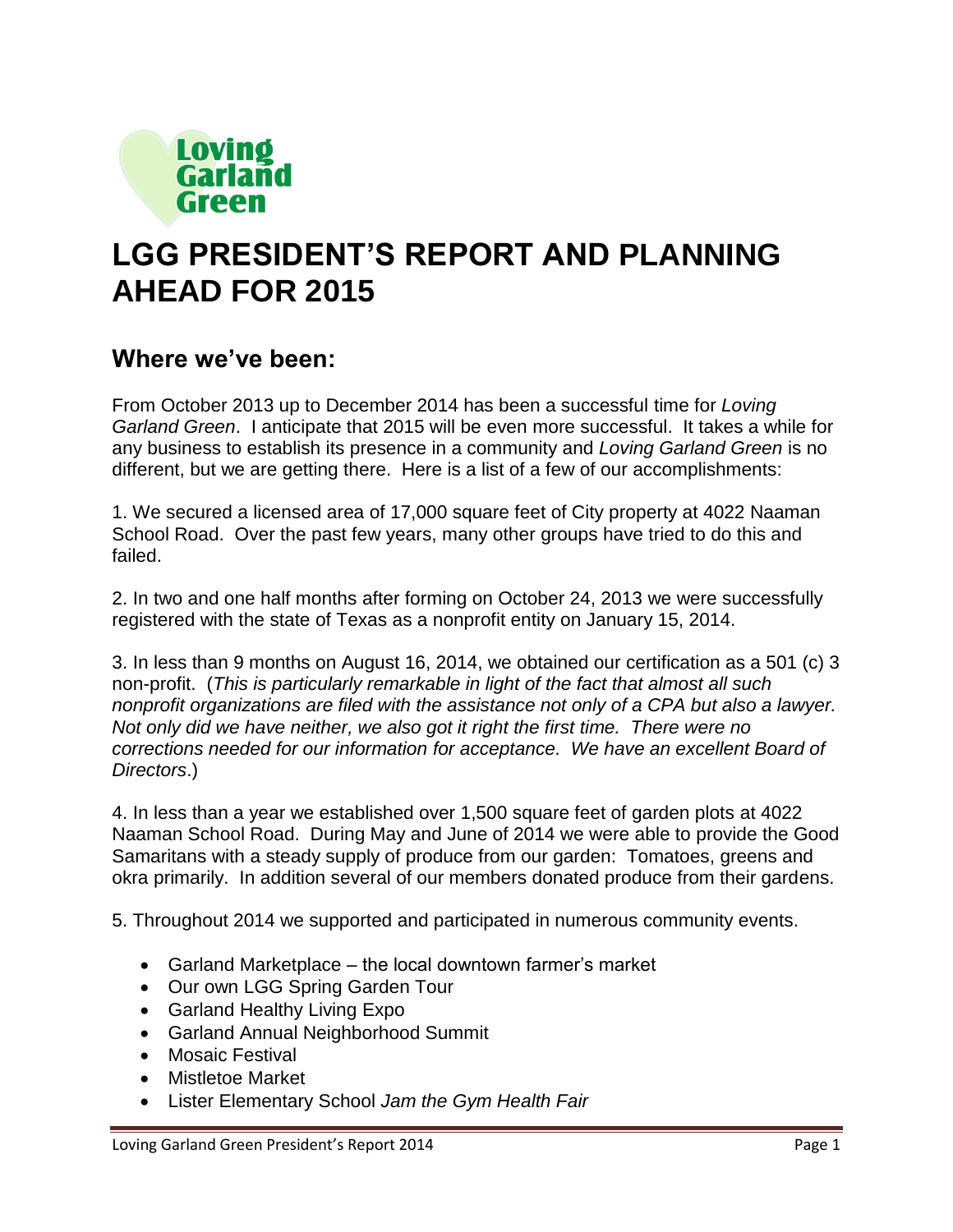Fall Trash Bash 2014– *Keep Garland Beautiful*

6. Three of our members (Anita Opel, Robert Opel and Jean Shortsleeve) graduated from the Neighborhood Capacity Management Course offered through the City of Garland.

7. Since our inception as a nonprofit in the state of Texas, *Loving Garland Green* has maintained a positive cash flow and we have paid all our bills on time. Currently we have a positive cash flow of over \$1,000 which is particularly noteworthy since we do not collect dues from our membership which is open to the public.

### **Where we are headed:**

*(Note: all the following are considered suggestions from the President and are subject to adjustment by the Board as well as by members of our member-directed nonprofit organization.)*

1. **Twenty-four** (four foot by eight foot) beds added to the Winding Garden making a full count of 48 beds in our winding garden. making a total of 1,536 square feet of garden plots in this area. Provided that intensive cultivation methods are used this space is sufficient to feed 12 families of four people during our growing season. (How Many [Square Feet of Raised Bed Gardening Do I Need to Feed My Family?\)](http://homeguides.sfgate.com/many-square-feet-raised-bed-gardening-need-feed-family-94551.html) I know that at least one of our members, Kevin, is interested in at least two of these plots ( a 4 by 16 foot long plot).

2. Raise with amended soil and widen the **Senior Citizen's** plot and also the Multicultural Garden as well as our Keyhole Garden.

3. Raise with amended soil and widen what was the pumpkin patch. Perhaps we can plant this with spring greens and then when they are gone about end of May, amend the soil with green manure and plant pumpkins first of July.to be ready by Halloween.

Plant in mounds that are at least 4 feet apart to avoid crowding after the plants start to spread. [All About Pumpkins](http://www.allaboutpumpkins.com/varieties.html)

#### **4. Install Spiral Herb Garden**

. Clear out the area where we grew the Loofahs (including the small bed behind it) and putting in an herb spiral garden in this space. *(We might be able to obtain funding for this as well since it is a water conservation garden format.)*

#### 5. **OUR WATER HARVESTING PROGRAM FOR 2015: Rain barrel irrigation for**

**two square foot gardens.** Let's follow the design that Gene used for irrigating our first square foot garden and enhance it by using a 55 gallon drum with one of those conical rain catchers. (Note: we may or may not use ollas. We could set this up as a manually drip irrigation system too. Let's also set that same system up for the square foot garden that Ed and Becky installed. *Note: for these two projects, we might*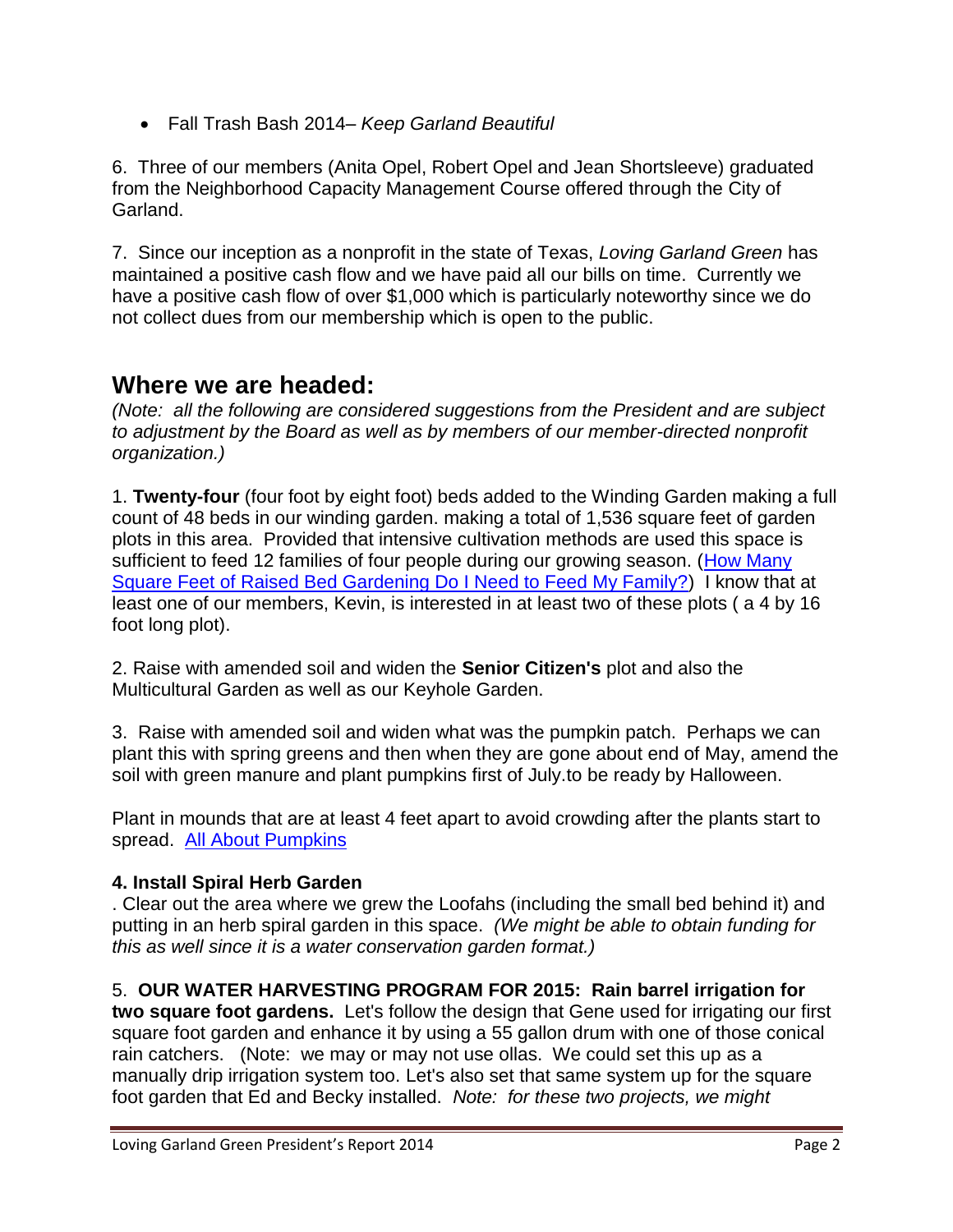*consider purchasing two of the rain barrels designed by Ken Risser as we want to support our local entrepreneurs when we can.* 

**[IBC CONTAINTER INSTALLATION FOR PART OF WINDING GARDEN](http://lovinggarlandgreen.org/files/8514/1686/2299/RAIN_SAUCERS.pdf)** (As for our watering system in the winding garden, I'm hoping we can install at least four IBC containers as these hold 250 to 350 gallons.) *Note: this we could fold into our overall rainwater harvesting project whereby we install four IBC containers in the winding garden along with a drip system to provide water for three of the four by eight garden plot sections back there. We would keep records of the water collected and used for this section of the garden as well as for the two square foot gardens.*

6. **Set up the structure in the area where we will grow hops**. (Note this structure can be poles or a square trellis. Here is one place to order hop rhizomes. <http://www.thymegarden.com/Rhizomes>here is a link to info on growing hops that provides a quick overview. [http://lovinggarlandgreen.org/files/8814/1702/1875/Hops\\_in\\_the\\_Backyard.pdf](http://lovinggarlandgreen.org/files/8814/1702/1875/Hops_in_the_Backyard.pdf)

*Note: I would like to see this be a project in and of itself whereby records are carefully kept and this can be information we later share with the community. Basically it is an experiment to see if 1) hops are a viable as a commercial crop that we can grow in this area and 2) if their quality is such that they will make good beer. Perhaps we can twist Daniel 's arm into heading up this project and his craft brewing might be a test for the hops quality. If we were to seek grant money for this project, it would be pitched as a test for the commercial value of a crop not currently grown in our community, but offering possibilities. We can possibly obtain funding for such a project.*

7. **Set up the Loofah tunnel structure in the garden** (late February, early March) We have already established proof of concept that 1) Loofahs do thrive in the Garland area and 2) there is a local market for them. At our Garland Marketplace in August or Sept. we sold all 12 loofahs at \$2.00 each.

*Note: This one too I think we can create as a project in and of itself whereby records are closely kept and then the information later shared with the community. I think we can obtain funding for this project too.*

*We want to do all we can to make the value of growing plants more readily apparent to the residents of our local community.*

#### **8. [Another Urban Garden Program](http://lovinggarlandgreen.org/files/4713/9627/5832/Loving_Garland_Green_brochure.pdf)**

We already have demonstrated success with this program. Our main shortcoming with this program is not the desire and/or need for residents. There is a huge interest in our community for people who will assist them in establishing a garden in their yard. We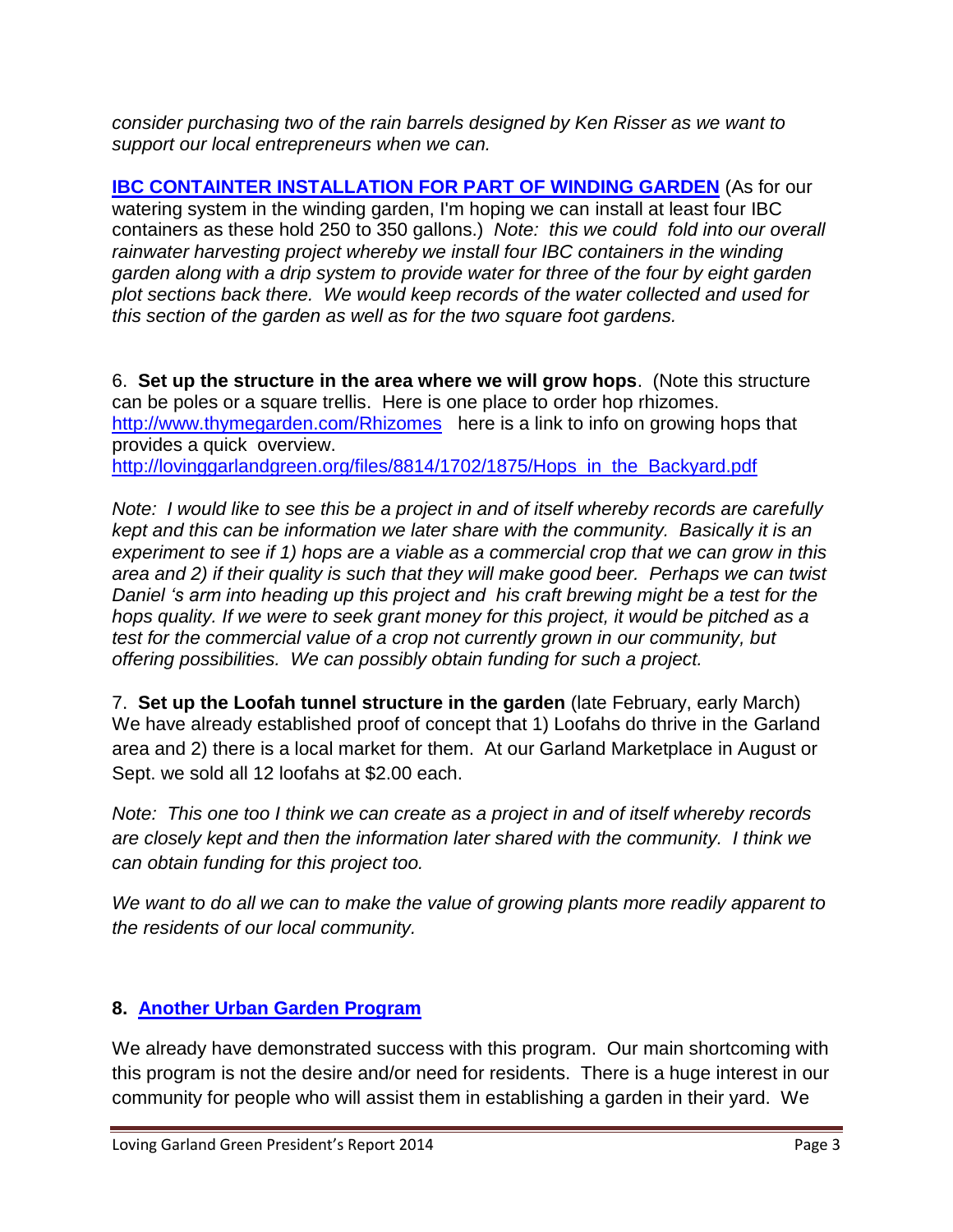have proven that many more residents want this program than Loving Garland Green is currently able to provide.

We need:

- 1) Funds for soil and seeds
- 2) To establish a better recordkeeping system and follow-up of participants
- 3) More people power to assist us with the installation of these gardens.
- 4) A LGG member who is willing to head up this program.

#### **9. Another Neighborhood Garden Program**

There is also a need for this program in our community as well. We hope to begin working with the Good Samaritans at the first of the year on establishing a spring garden at their site through involvement with their neighborhood. Also, one of our residents, Nancy Ghirla, editor of The Messenger, has mentioned that she would be willing to be active in creating a neighborhood garden located on City property directly across from Roach's Feed and Seed Company. This, I would think, would be a project that all the downtown merchants could get behind. There is lots of opportunity for urban farming in the down town area. Among other possibilities that we might explore in our third year are vertical gardens on the sides of a building(s).

For the *Another Neighborhood Garden* program, at least at the moment, my concern is that we could spread our membership too thin.

For the coming year, LGG's number one priority is getting the *Garland Community Garden* even more firmly established. This will be our calling card—a place where people can go and see what can be done with a local, plant-based economy. I would really like to see the majority of LGG's energy directed our second year at the Garland Community Garden. We are hoping also that from the springboard of this showcase of what is possible to be able to support at least indirectly, entrepreneurs in our community who are exploring ways to earn income from plants grown in our municipality.

#### **10. [Tiny Homes—Establishing Microvillage Communities in Garland](http://lovinggarlandgreen.org/files/3213/9637/7007/LLG_Micro_Village_Investment.pdf)**

This is a program that I'm, hoping we will be able to at least make some sort of movement in the direction of seeing tiny homes getting started in our community. I know a lot of cities are moving forward with similar projects—primarily using these tiny homes for the homeless.